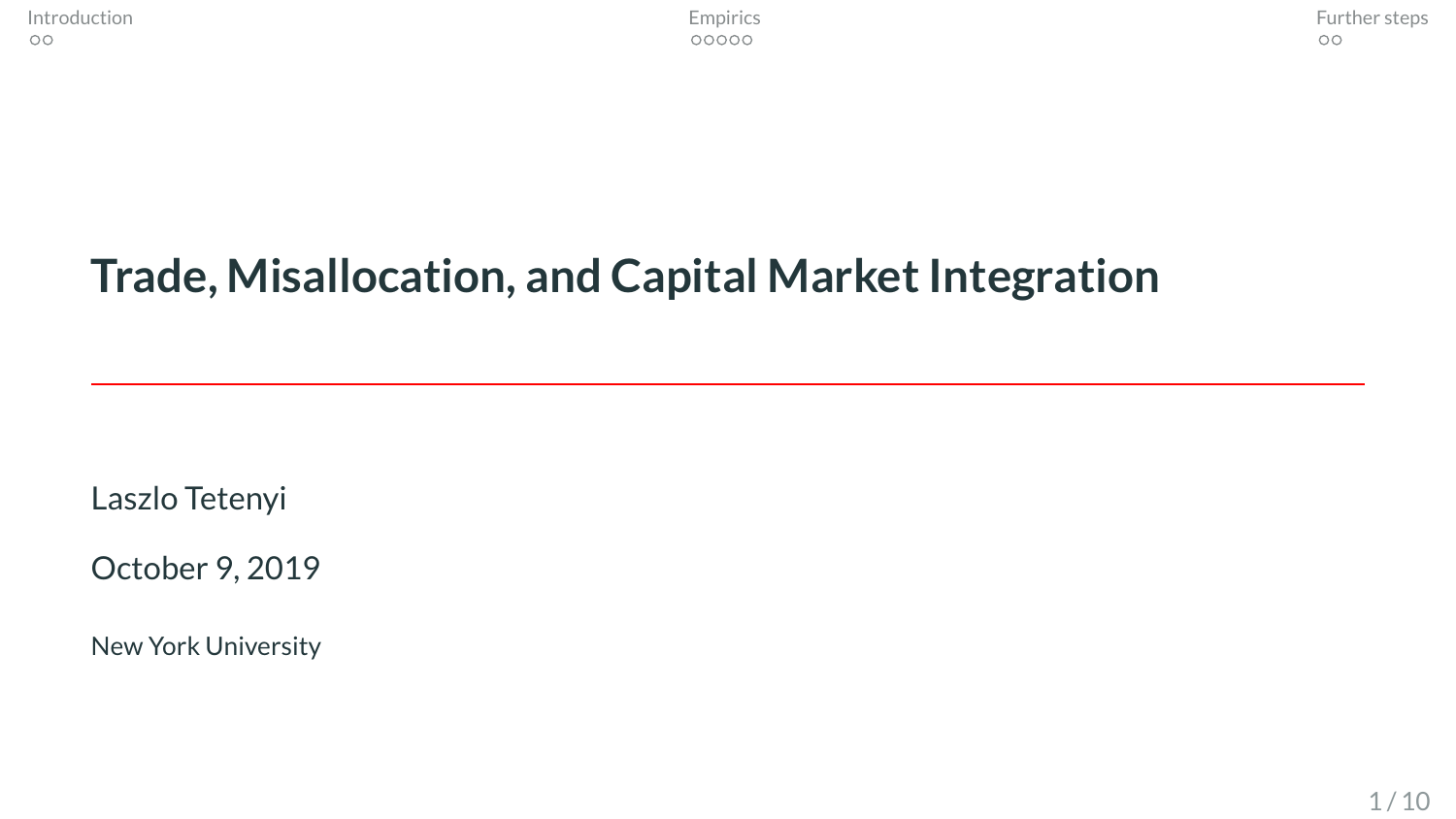<span id="page-1-0"></span>

| Introduction                       | Empirics | Further steps |
|------------------------------------|----------|---------------|
| $\bullet$                          | 00000    | ОC            |
|                                    |          |               |
| Integration into the world economy |          |               |

- Countries with underdeveloped capital markets open up their markets
- Goods market Reduce trade barriers
- Capital market Dispose of capital controls
- Conventional wisdom:
	- Trade liberalization improves productivity/output/welfare
	- Ambiguous effect of capital market integration
- Only focus on the empirics in this presentation
- Preliminary results  $-$  all feedback is welcome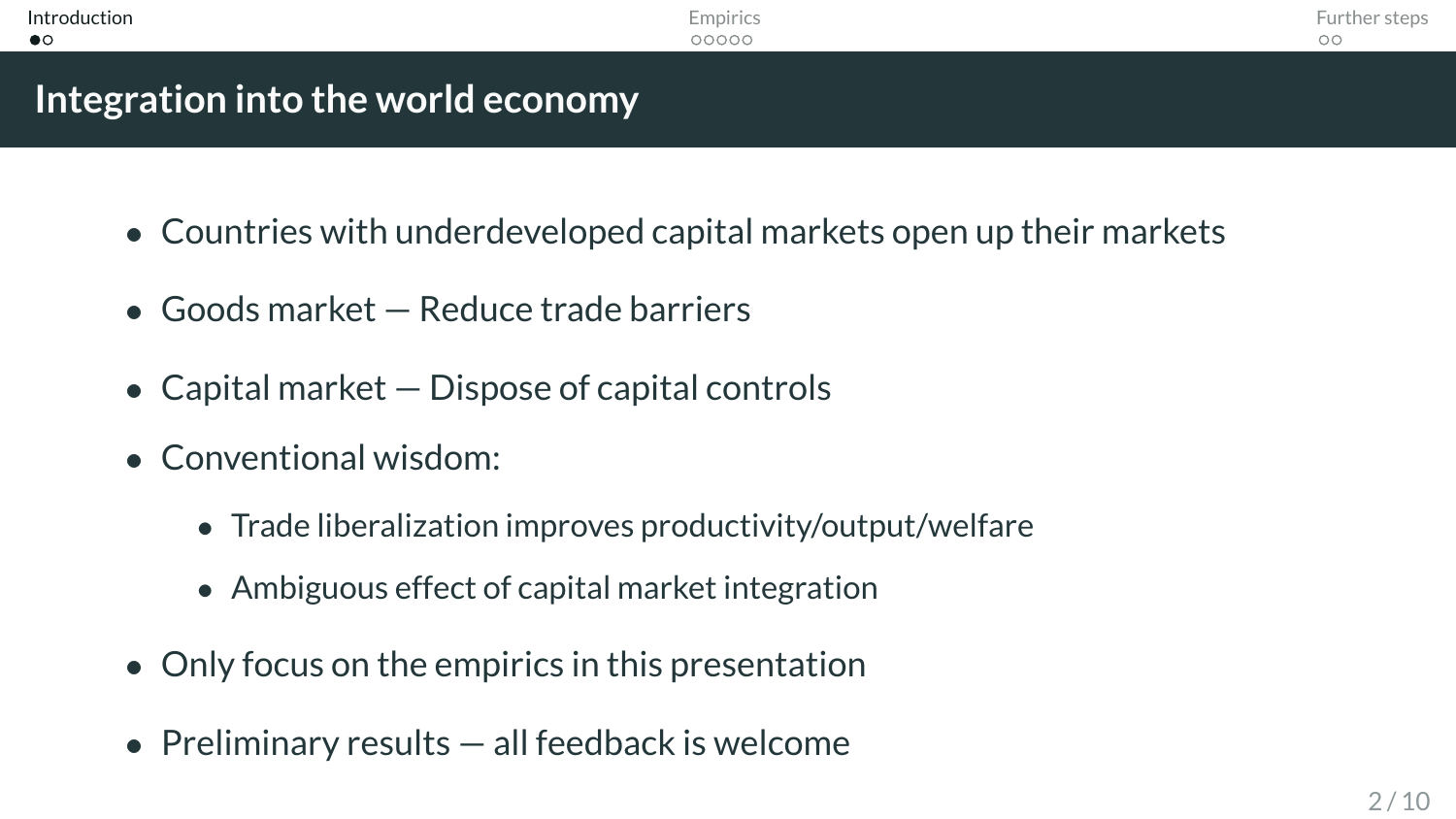| Introduction<br>. | Empirics | $-$<br>Further |
|-------------------|----------|----------------|
| $\circ$           | 00000    | ОC             |
|                   |          |                |

**Dispersion of returns to capital and labor in the EU**

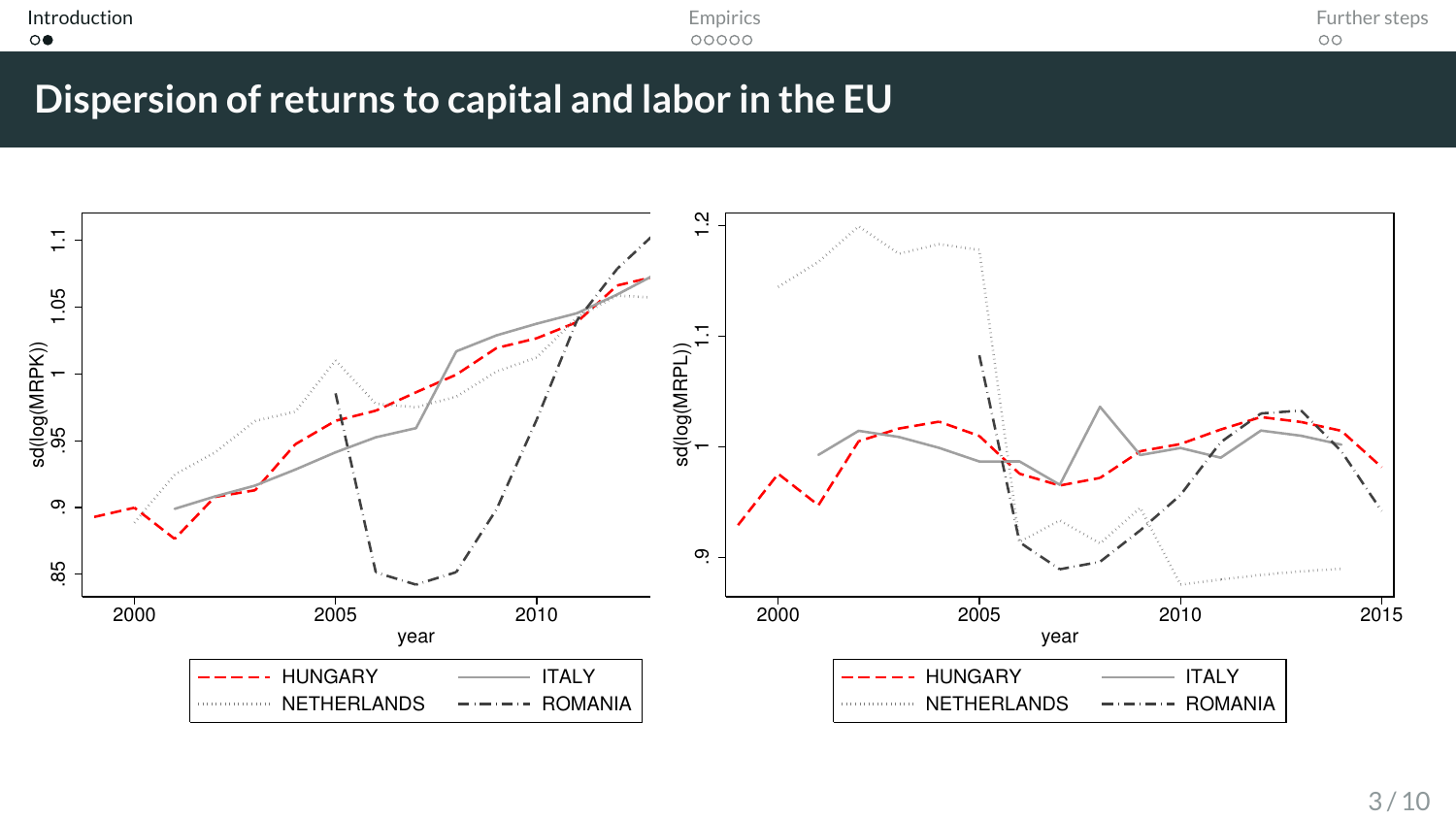<span id="page-3-0"></span>

| Introduction | Empirics | ster    |
|--------------|----------|---------|
| $\circ$      | •0000    | $\circ$ |
|              |          |         |

# Goal: understand correlations

| Level                      | Country                | Sector                          | Firm                     |
|----------------------------|------------------------|---------------------------------|--------------------------|
| Data                       | World 1950-2014        | EU 2000-2014                    | Hungary 2005-2017        |
| Source                     | $IMF + WB + PWT$       | CompNet + WIOD                  | Administrative           |
| Productivity               | <b>TFP</b>             | <b>TFPR</b>                     | <b>TFPR</b>              |
| Resource allocation        |                        | s.d. (MRPK) & zombie            | s.d. (ARPK) & entry/exit |
| Trade liberalization       | $\frac{Import}{GDP}$   | Export revenue<br>Total revenue | Export revenue           |
| Financial development      | Domestic Credit<br>GDP | Trade Credit<br>Asset           | Asset<br>Equity          |
| Capital Market Integration | Chinn-Ito (2006) index | $\sim$                          |                          |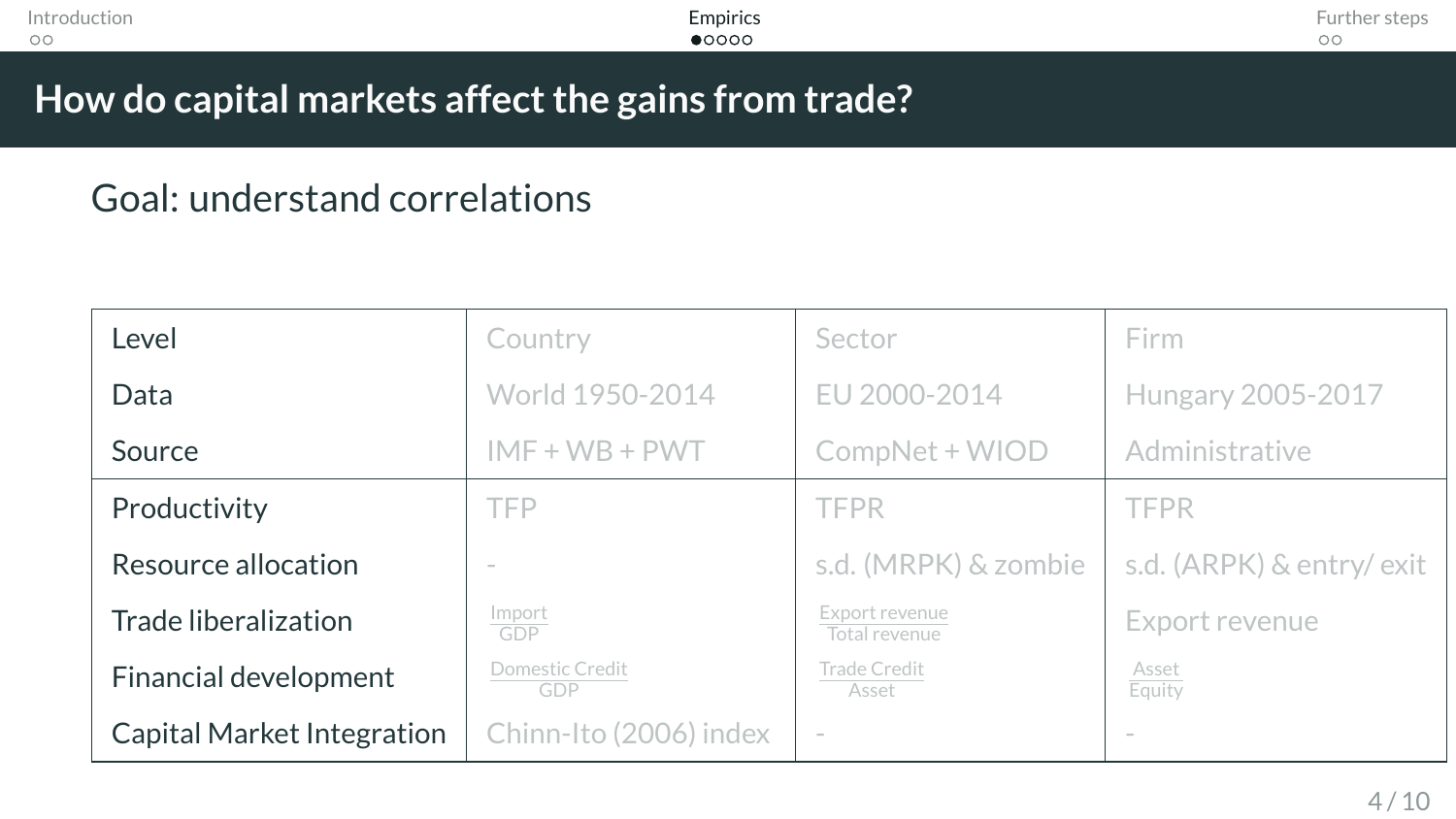| Introduction | -<br><b>Empirics</b> | ur |
|--------------|----------------------|----|
| $\circ$      | •0000                | ОC |
|              |                      |    |

Level of data aggregation determining the question that can be asked

| Level                      | Country                | Sector                          | Firm                     |
|----------------------------|------------------------|---------------------------------|--------------------------|
| Data                       | World 1950-2014        | EU 2000-2014                    | Hungary 2005-2017        |
| Source                     | $IMF + WB + PWT$       | CompNet + WIOD                  | Administrative           |
| Productivity               | TFP                    | TFPR                            | <b>TFPR</b>              |
| Resource allocation        |                        | s.d. (MRPK) & zombie            | s.d. (ARPK) & entry/exit |
| Trade liberalization       | Import<br>GDP          | Export revenue<br>Total revenue | Export revenue           |
| Financial development      | Domestic Credit<br>GDP | Trade Credit<br>Asset           | Asset<br>Equity          |
| Capital Market Integration | Chinn-Ito (2006) index |                                 | $\sim$                   |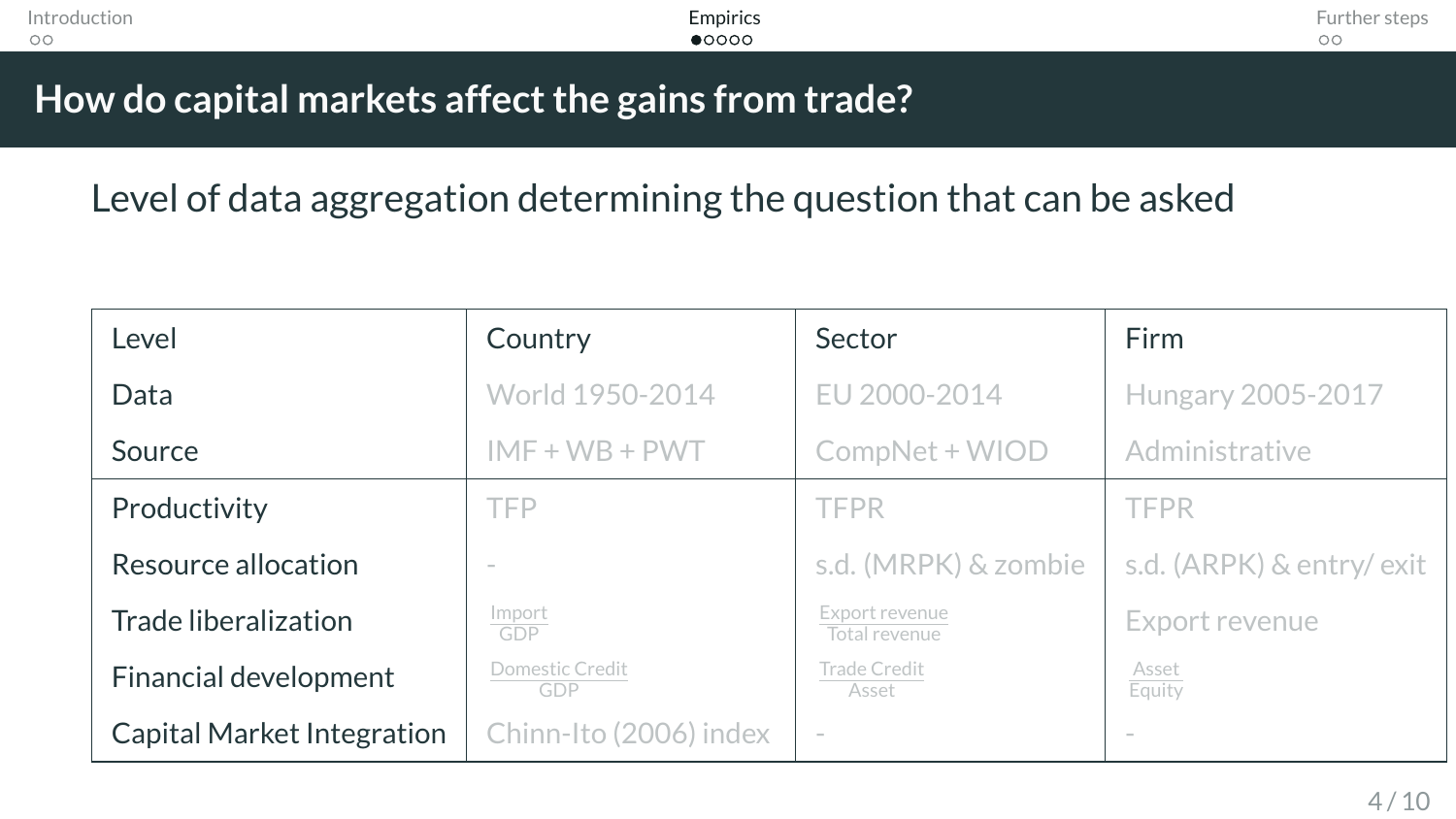| Introduction | Empirics       | Further step |
|--------------|----------------|--------------|
| $\circ$      | $\bullet$ 0000 | ОC           |
|              |                |              |

Financial market development and integration affects productivity?

| Level                      | Country                          | Sector                          | Firm                     |
|----------------------------|----------------------------------|---------------------------------|--------------------------|
| Data                       | World 1950-2014                  | EU 2000-2014                    | Hungary 2005-2017        |
| Source                     | $IMF + WB + PWT$                 | CompNet + WIOD                  | Administrative           |
| Productivity               | <b>TFP</b>                       | TFPR                            | <b>TFPR</b>              |
| Resource allocation        |                                  | s.d. (MRPK) & zombie            | s.d. (ARPK) & entry/exit |
| Trade liberalization       | $rac{\text{Import}}{\text{GDP}}$ | Export revenue<br>Total revenue | Export revenue           |
| Financial development      | <b>Domestic Credit</b><br>GDP    | Trade Credit<br>Asset           | Asset<br>Equity          |
| Capital Market Integration | N Chinn-Ito (2006) index         |                                 |                          |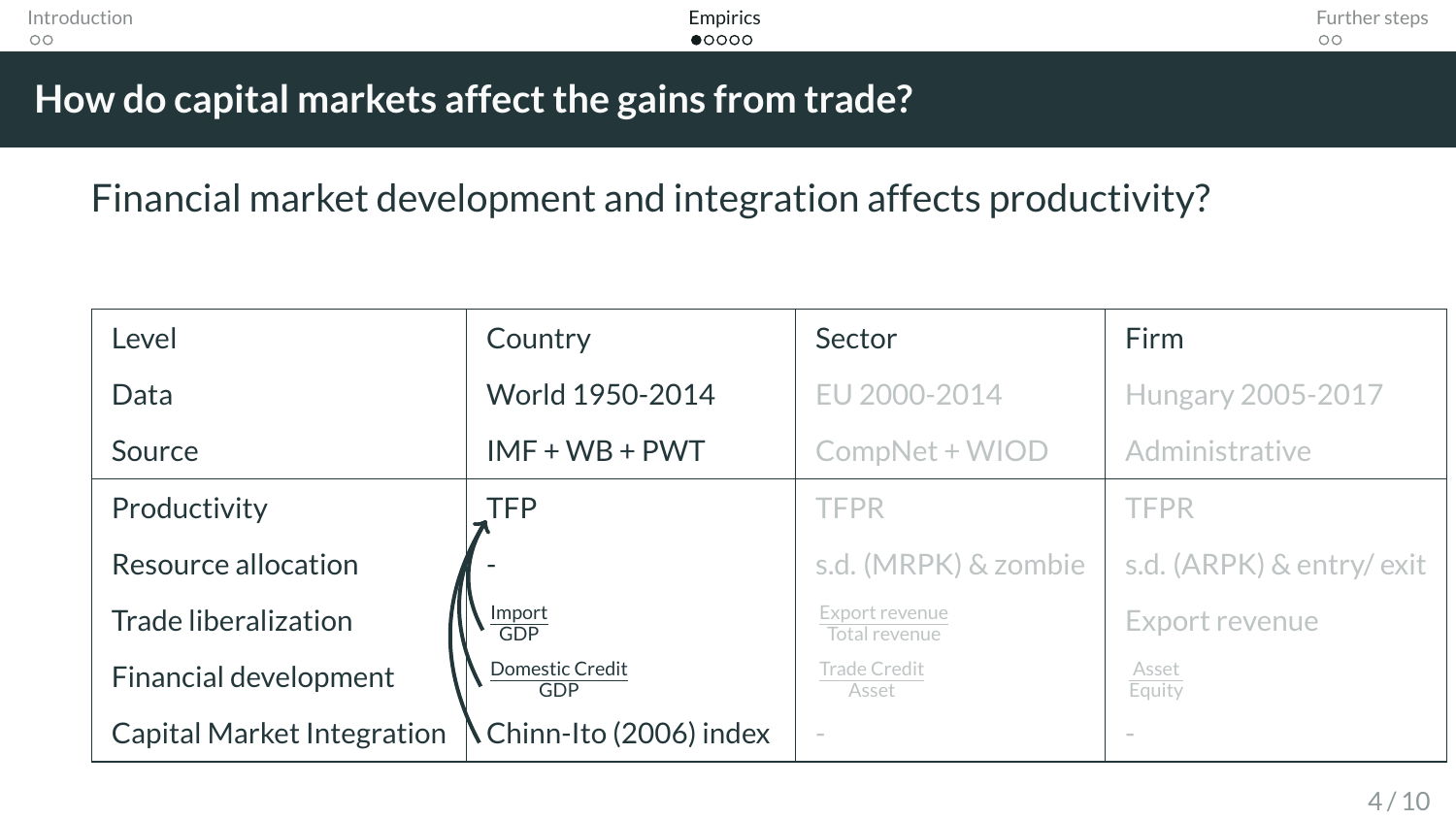| Introduction | Empirics       | Further steps |
|--------------|----------------|---------------|
| $\circ$      | $\bullet$ 0000 | OС            |
|              |                |               |

Higher export share leads to lower capital misallocation?

| Level                      | Country                       | Sector                          | Firm                     |
|----------------------------|-------------------------------|---------------------------------|--------------------------|
| Data                       | World 1950-2014               | EU 2000-2014                    | Hungary 2005-2017        |
| Source                     | $IMF + WB + PWT$              | CompNet + WIOD                  | Administrative           |
| Productivity               | <b>TFP</b>                    | <b>TFPR</b>                     | TFPR                     |
| Resource allocation        |                               | _s.d. (MRPK) & zombie           | s.d. (ARPK) & entry/exit |
| Trade liberalization       | Import<br><b>GDP</b>          | Export revenue<br>Total revenue | Export revenue           |
| Financial development      | <b>Domestic Credit</b><br>GDP | <b>Trade Credit</b><br>Asset    | Asset<br>Equity          |
| Capital Market Integration | Chinn-Ito (2006) index        | ٠                               | $\sim$                   |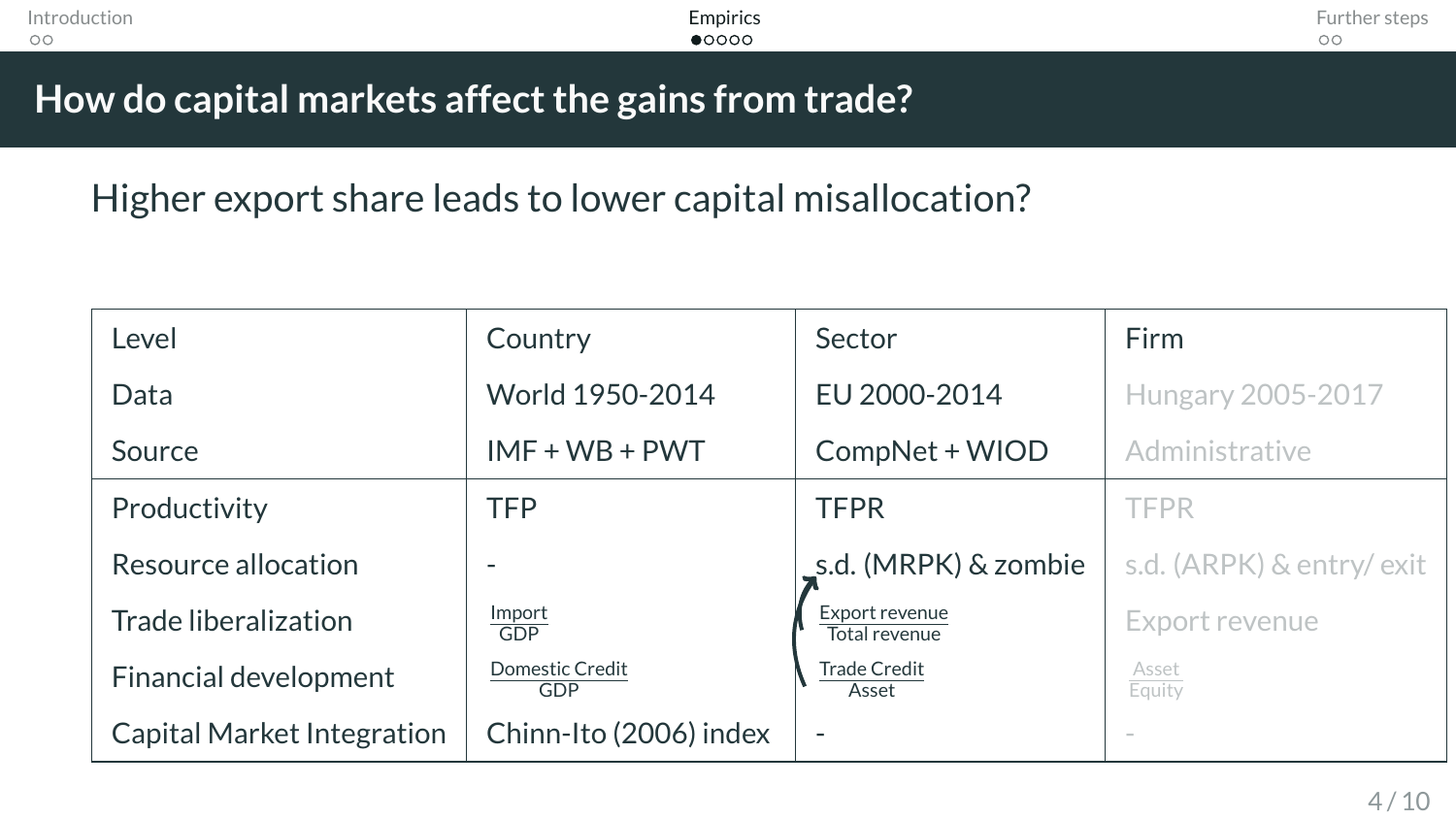| Introduction | Empirics | u  |
|--------------|----------|----|
| $\circ$      | •0000    | OС |
|              |          |    |

Is external finance important for exporting?

| Level                      | Country                       | Sector                          | <b>Firm</b>               |
|----------------------------|-------------------------------|---------------------------------|---------------------------|
| Data                       | World 1950-2014               | EU 2000-2014                    | Hungary 2005-2017         |
| Source                     | $IMF + WB + PWT$              | CompNet + WIOD                  | Administrative            |
| Productivity               | <b>TFP</b>                    | <b>TFPR</b>                     | <b>TFPR</b>               |
| Resource allocation        |                               | s.d. (MRPK) & zombie            | s.d. (ARPK) & entry/exit_ |
| Trade liberalization       | Import<br>GDP                 | Export revenue<br>Total revenue | <b>V</b> Export revenue   |
| Financial development      | <b>Domestic Credit</b><br>GDP | <b>Trade Credit</b><br>Asset    | Asset<br>Equity           |
| Capital Market Integration | Chinn-Ito (2006) index        | $\overline{\phantom{a}}$        |                           |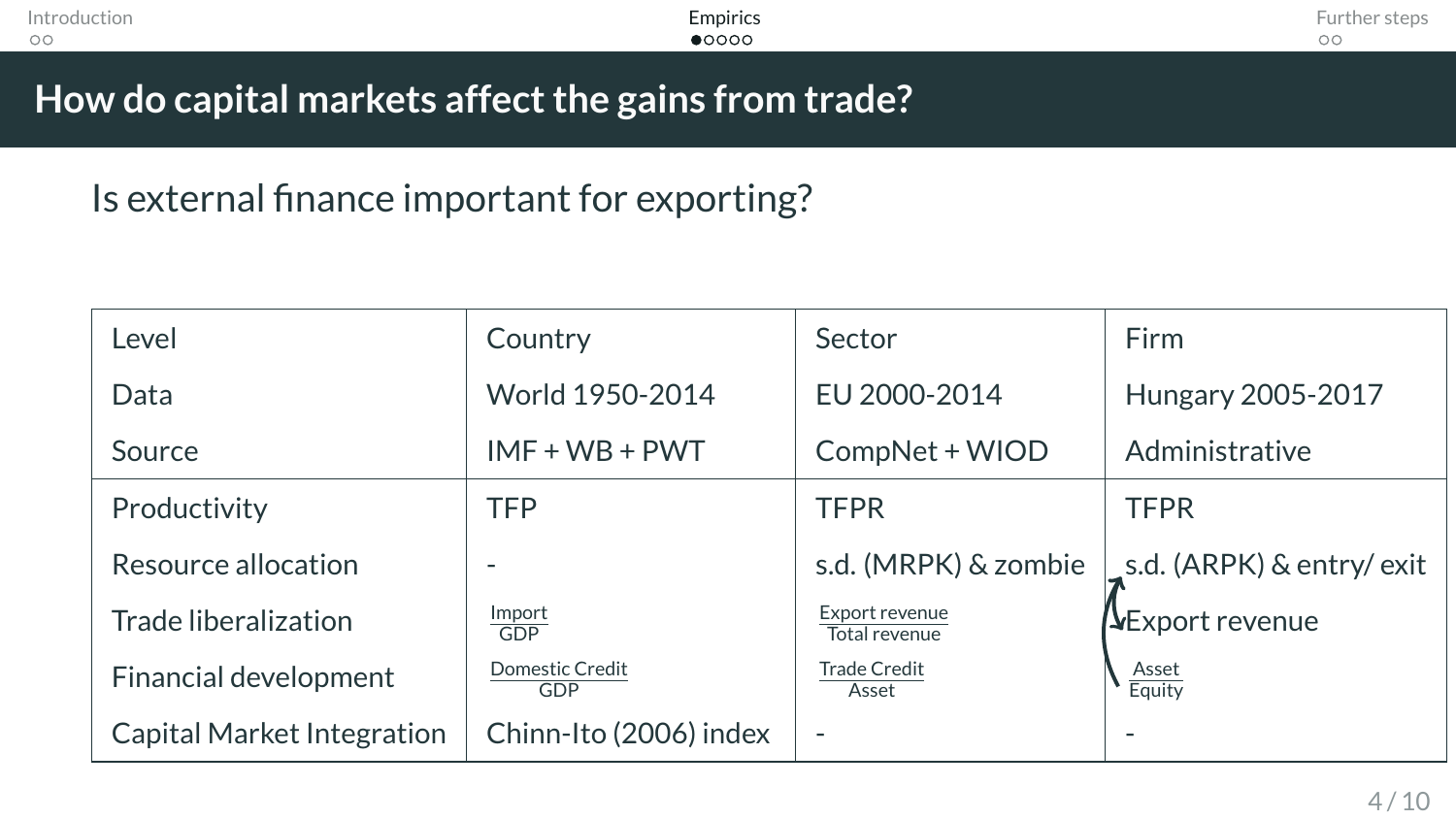| Introduction | Empirics | Further steps |
|--------------|----------|---------------|
| $\circ$      | •0000    | $\circ$       |
|              |          |               |

## Some consistency checks across datasets

| Level                      | Country                | Sector                          | Firm                     |
|----------------------------|------------------------|---------------------------------|--------------------------|
| Data                       | World 1950-2014        | EU 2000-2014                    | Hungary 2005-2017        |
| Source                     | $IMF + WB + PWT$       | CompNet + WIOD                  | Administrative           |
| Productivity               | TFP_                   | <b>TFPR</b>                     | <b>TFPR</b>              |
| Resource allocation        |                        | s.d. (MRPK) & zombie            | s.d. (ARPK) & entry/exit |
| Trade liberalization       | Import<br><b>GDP</b>   | Export revenue<br>Total revenue | Export revenue           |
| Financial development      | Domestic Credit<br>GDP | <b>Trade Credit</b><br>Asset    | Asset<br>Equity          |
| Capital Market Integration | Chinn-Ito (2006) index | $\overline{\phantom{a}}$        |                          |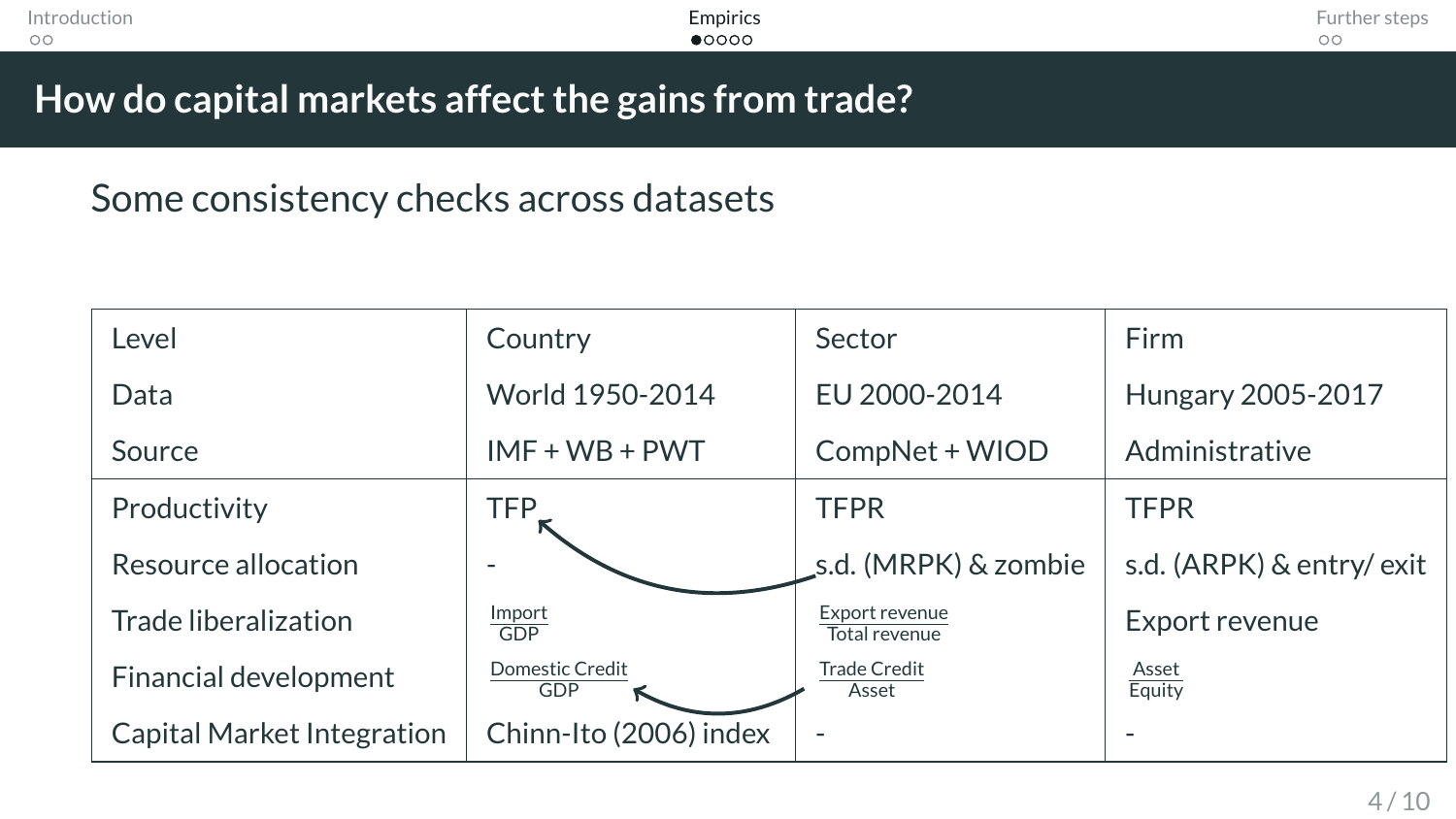| Introduction                                                          | Empirics | Further steps |
|-----------------------------------------------------------------------|----------|---------------|
| $\circ$                                                               | 00000    | $\circ$       |
|                                                                       |          |               |
| $\blacksquare$ TFP is positively correlated with trade $\blacksquare$ |          |               |

|      |                              |          | $\log(\frac{Import}{GDP}) - \log(\frac{Credit}{GDP}) - \log(\frac{Import}{GDP}) \times \log(\frac{Credit}{GDP}) - CMI - \log(\frac{Import}{GDP}) \times CMI$ |          |            |
|------|------------------------------|----------|--------------------------------------------------------------------------------------------------------------------------------------------------------------|----------|------------|
|      | $Log(TFP)$ 0.184*** 0.185*** |          | $0.1061***$                                                                                                                                                  | -0.0343  | -0.0889*** |
| s.e. | (0.0183)                     | (0.0107) | (0.008)                                                                                                                                                      | (0.0216) | (0.0168)   |

Standard errors in parentheses. N = 3983, Country and time FE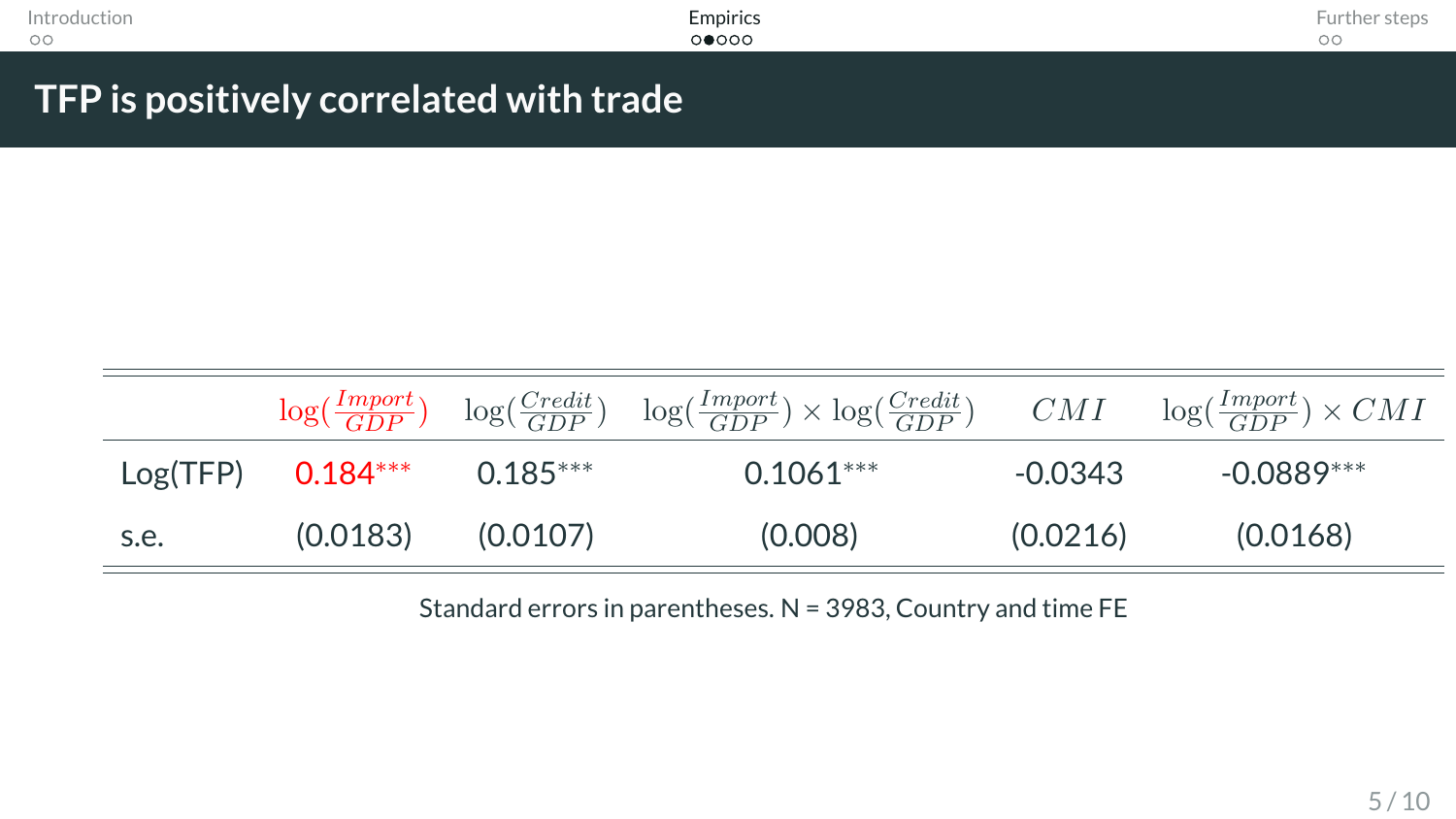| Introduction | Empirics                                                | Further steps |
|--------------|---------------------------------------------------------|---------------|
| $\circ$      | 00000                                                   |               |
|              |                                                         |               |
|              |                                                         |               |
|              | corr(TFP, trade) is stronger with financial development |               |

|      |                              |                       | $\log(\frac{Import}{GDP}) \quad \log(\frac{Credit}{GDP}) \quad \log(\frac{Import}{GDP}) \times \log(\frac{Credit}{GDP}) \qquad CMI \qquad \log(\frac{Import}{GDP}) \times CMI$ |          |            |
|------|------------------------------|-----------------------|--------------------------------------------------------------------------------------------------------------------------------------------------------------------------------|----------|------------|
|      | $Log(TFP)$ 0.184*** 0.185*** |                       | $0.1061***$                                                                                                                                                                    | -0.0343  | -0.0889*** |
| s.e. |                              | $(0.0183)$ $(0.0107)$ | (0.008)                                                                                                                                                                        | (0.0216) | (0.0168)   |

Standard errors in parentheses. N = 3983, Country and time FE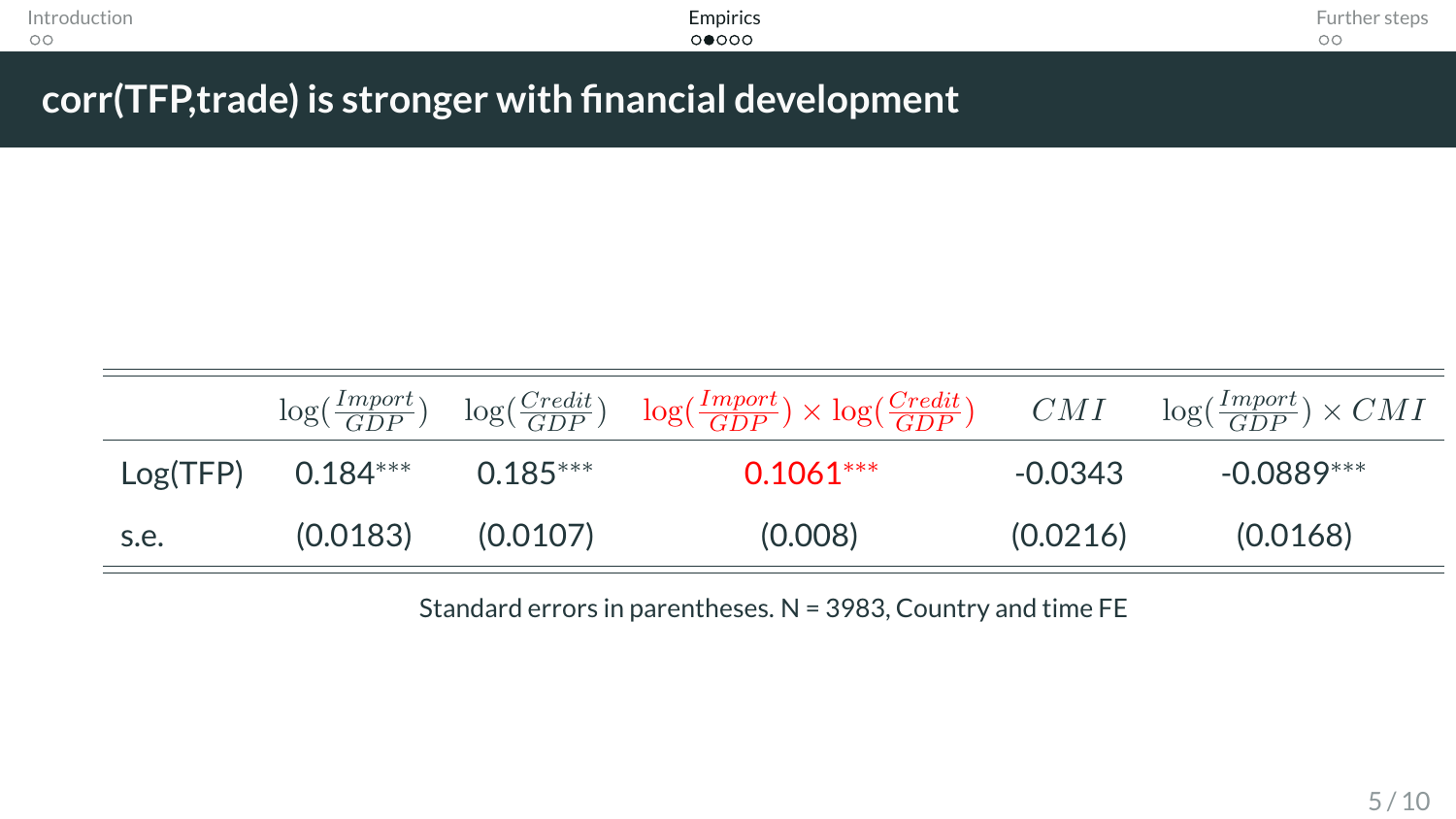| Introduction | -<br>Empirics | $\sim$<br>-srem<br><b>TT16</b> |
|--------------|---------------|--------------------------------|
| $\circ$      | ⊙●೦೦೦         | $\sim$ .<br>uu                 |
|              |               |                                |

# **corr(TFP,trade) is not/negatively affected if capital markets are integrated**

|      |                              |                       | $\log(\frac{Import}{GDP}) - \log(\frac{Credit}{GDP}) - \log(\frac{Import}{GDP}) \times \log(\frac{Credit}{GDP}) - CMI - \log(\frac{Import}{GDP}) \times CMI$ |          |            |
|------|------------------------------|-----------------------|--------------------------------------------------------------------------------------------------------------------------------------------------------------|----------|------------|
|      | $Log(TFP)$ 0.184*** 0.185*** |                       | $0.1061***$                                                                                                                                                  | -0.0343  | -0 0889*** |
| s.e. |                              | $(0.0183)$ $(0.0107)$ | (0.008)                                                                                                                                                      | (0.0216) | (0.0168)   |

Standard errors in parentheses. N = 3983, Country and time FE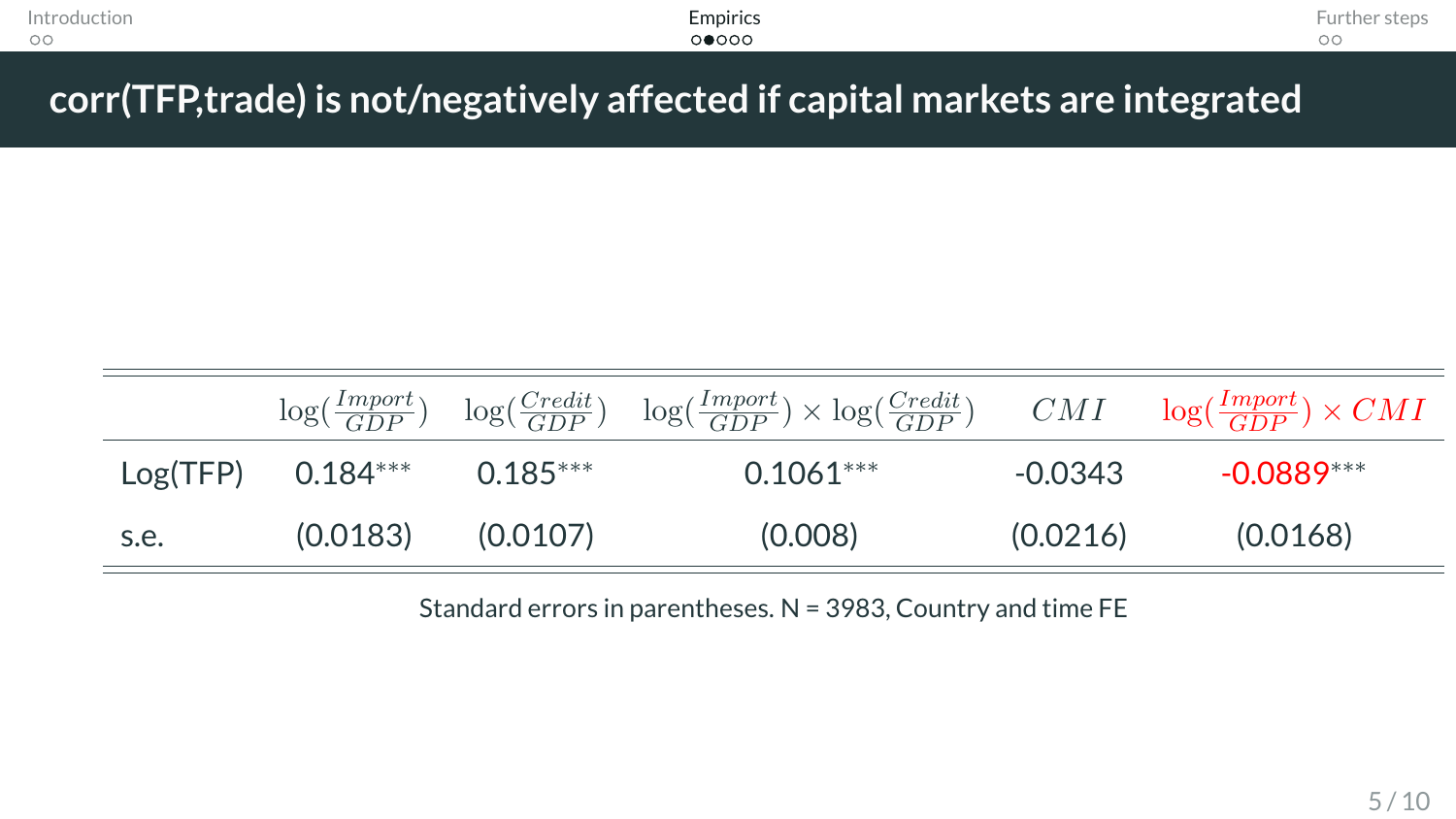| Introduction | $\overline{\phantom{a}}$<br><b>Empirics</b> | $\overline{\phantom{a}}$<br>Further<br>steb. |
|--------------|---------------------------------------------|----------------------------------------------|
| $\circ$      | ററ≘ററ                                       | $\sim$ $\cdot$<br>uu                         |
|              |                                             |                                              |

**Implied TFP change in pp. in 1992 to 10** % **import liberalization**

| Country        | $\frac{Credit}{GDP}$ | $\Delta TFP_{\emptyset CMI}$ | $\Delta TFP_{CMI}$ |
|----------------|----------------------|------------------------------|--------------------|
| Germany        | 88.7                 | 4.9                          | 2.6                |
| Italy          | 58.15                | 3.6                          | 2.3                |
| <b>Hungary</b> | -32.2                | 1 R                          | 18                 |

**Table 1:** The effect of an increase of the import share from 30% to 40%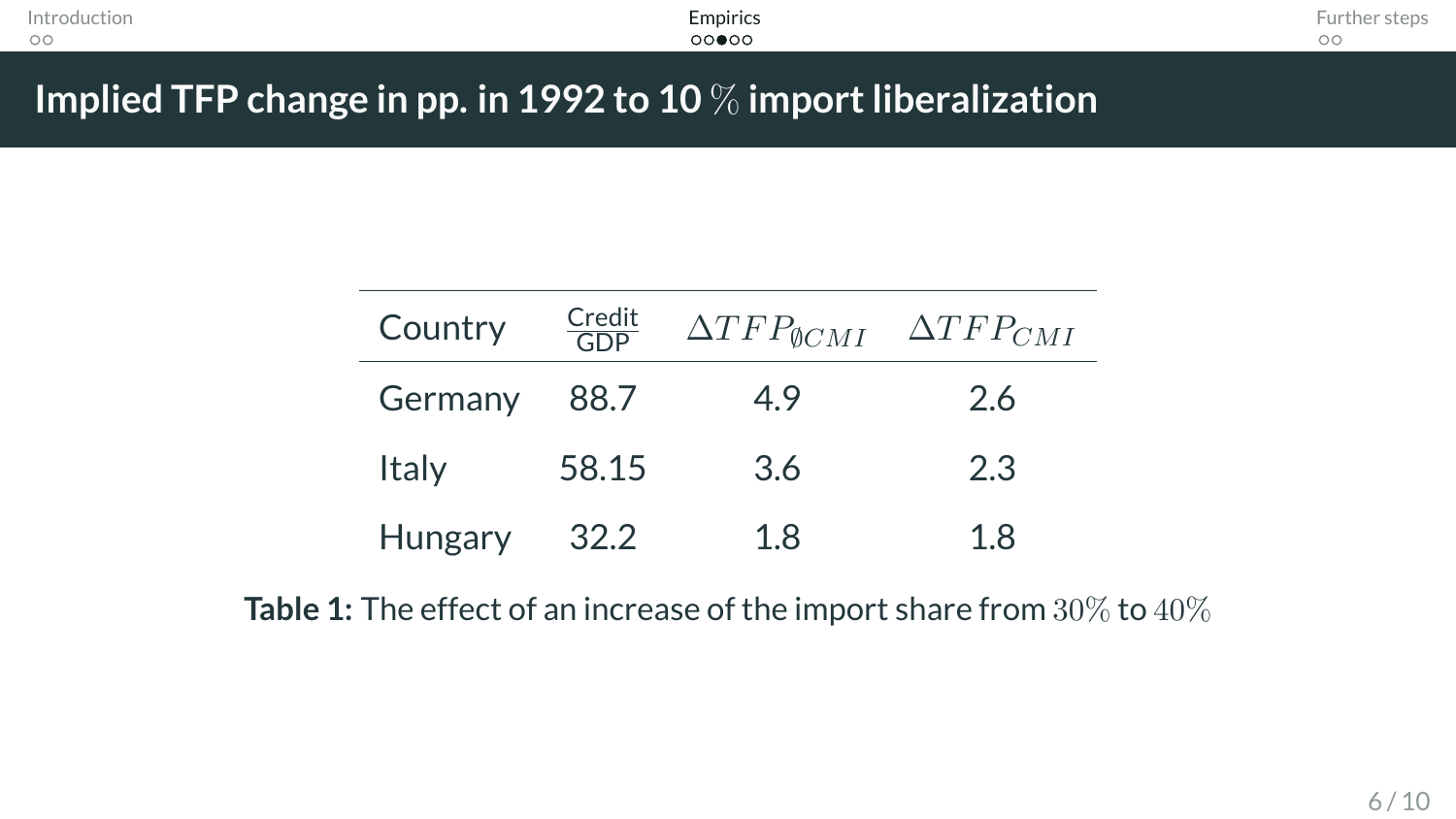| Introduction                     | Empirics | Further steps |
|----------------------------------|----------|---------------|
| $\circ$                          | 00000    | $\circ$       |
| Misallocation and trade exposure |          |               |

|                                                        | $\sigma(ARPK)$ | $\sigma(ARPL)$ | $\%$ Zombie firms | Avg. t. Zombie | $%$ firms constrained |
|--------------------------------------------------------|----------------|----------------|-------------------|----------------|-----------------------|
| Export<br><b>Output</b>                                | $0.0513*$      | 0.0276         | $0.0377***$       | $0.419***$     | $0.0282*$             |
|                                                        | (0.0212)       | (0.0202)       | (0.00910)         | (0.109)        | (0.0111)              |
| Trade credit<br>Assets                                 | $0.202**$      | 0.0439         | $-0.0649*$        | $-0.479$       | 0.0307                |
|                                                        | (0.0754)       | (0.0515)       | (0.0281)          | (0.298)        | (0.0448)              |
| Export<br>Trade credit<br>$\times$<br>Output<br>Assets | $-0.245*$      | $-0.104$       | $-0.194***$       | $-1.830***$    | $-0.284***$           |
|                                                        | (0.117)        | (0.0934)       | (0.0484)          | (0.515)        | (0.0540)              |
| N                                                      | 6115           | 6115           | 3667              | 2236           | 4132                  |
| Time $&$ Country FE                                    | $\checkmark$   | $\checkmark$   | $\checkmark$      | $\checkmark$   | ✓                     |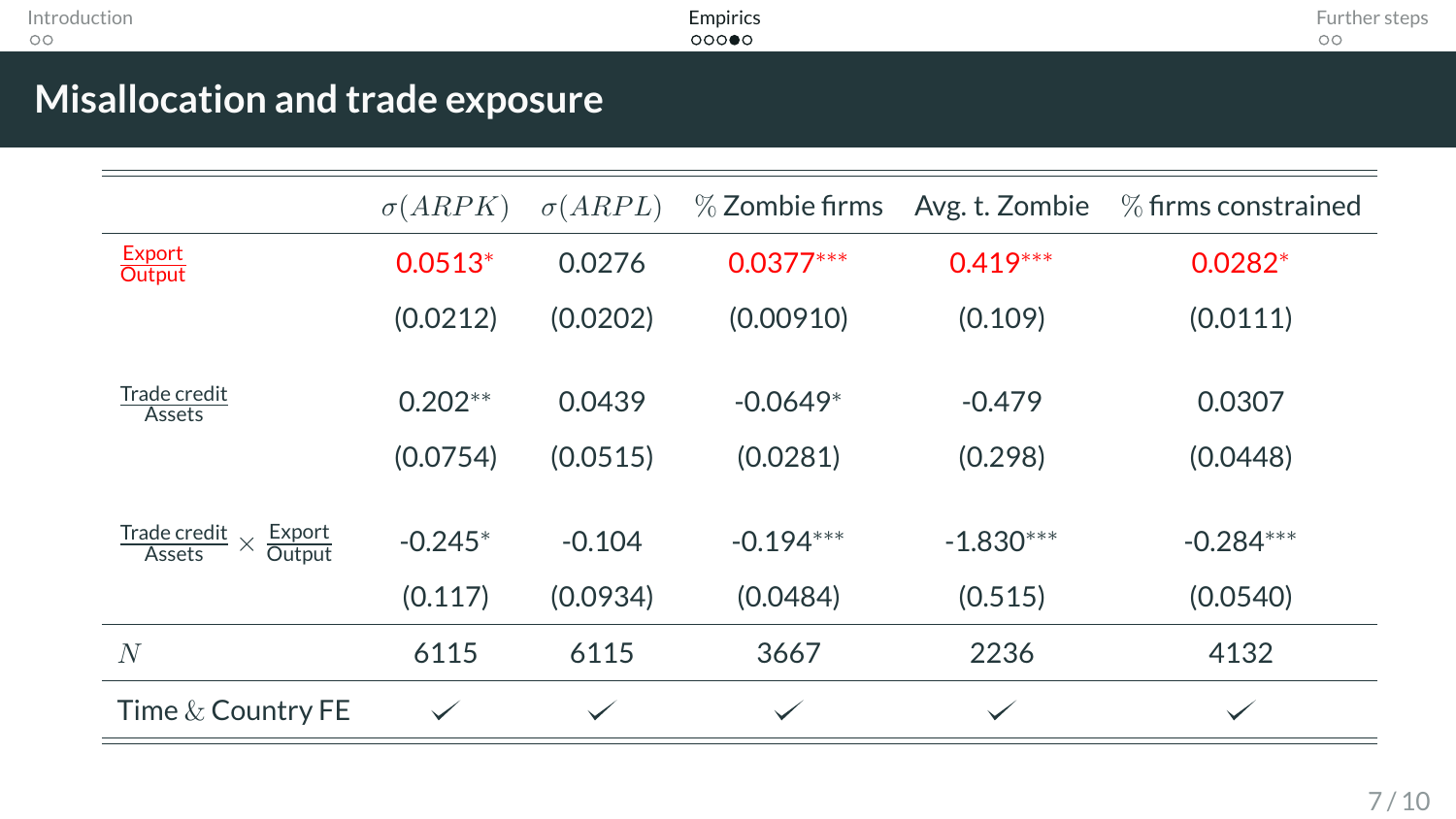| Introduction           | Empirics | rurther f<br>steps : |
|------------------------|----------|----------------------|
| $\circ$                | 0000     | $\circ$              |
|                        |          |                      |
| <b>Service Service</b> |          |                      |

## **Exporting probability is persistent**

|                  | $1(X_{i,t-1} > 0)$ | $\lambda$  | $\log \frac{ {\rm Asset} }{ {\rm Equity} }$ | Controls                 | Firm FE      | N       |
|------------------|--------------------|------------|---------------------------------------------|--------------------------|--------------|---------|
| $1(X_{i,t} > 0)$ | $0.460***$         |            | $0.000747***$                               | Rev, K, ARPK             | $\checkmark$ | 1713052 |
| s.e.             | (0.00196)          |            | (0.000162)                                  | $\overline{\phantom{m}}$ | ۰            |         |
| $\Delta X$       |                    | $55.77***$ | $0.074***$                                  | <b>ARPK</b>              |              | 64257   |
| s.e.             |                    | (4.965)    | (0.0102921)                                 | $\overline{\phantom{a}}$ | -            |         |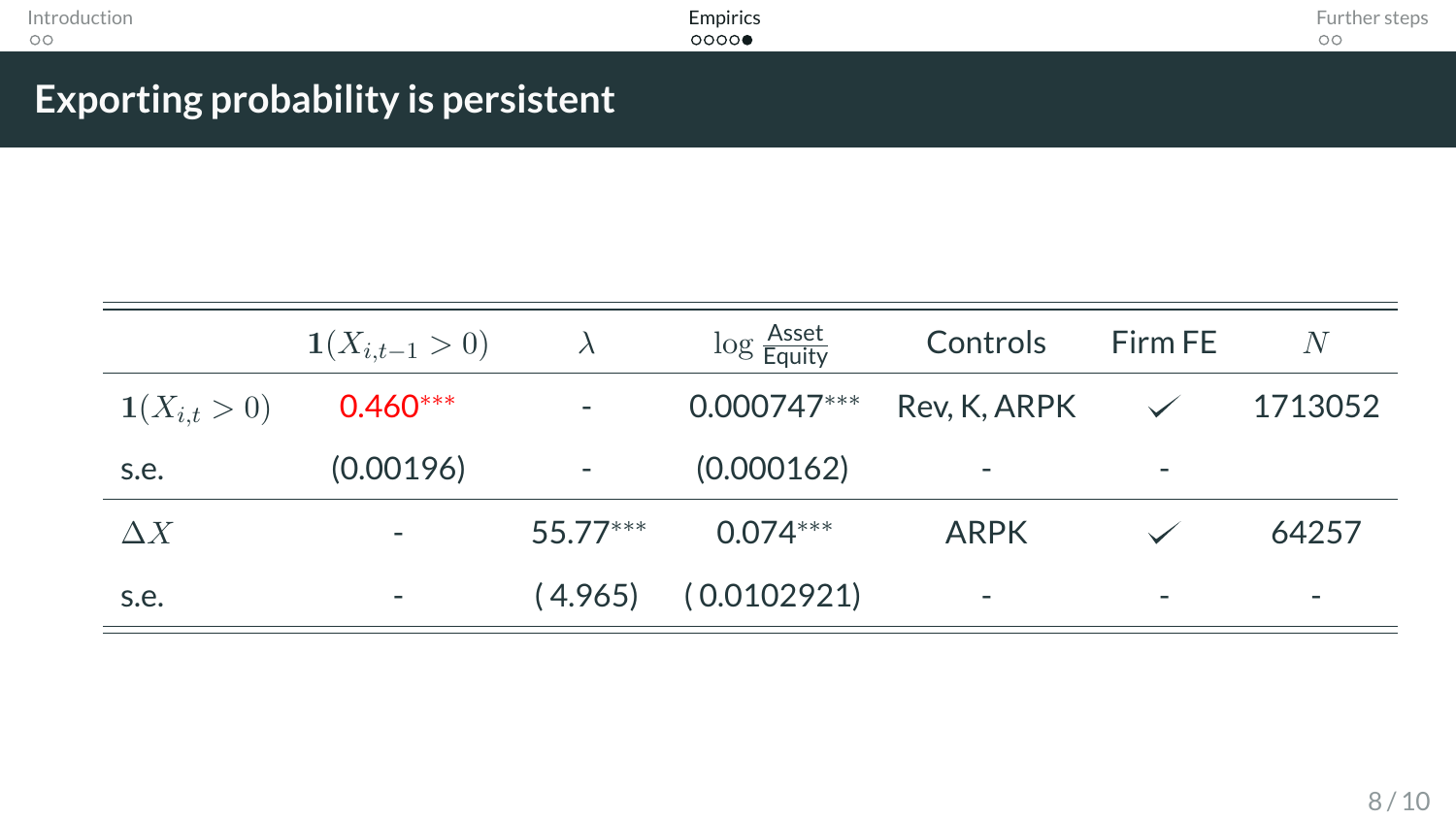| Introduction | -<br><b>Empirics</b> | $\sim$<br><b>Further steps</b> |
|--------------|----------------------|--------------------------------|
| $\circ$      | 00000                | $\sim$ $\cdot$<br>◡            |
|              |                      |                                |

**Exporting probability correlated with access to external finance**

|                  | $\mathbf{1}(X_{i,t-1} > 0)$ | $\lambda$  | $\log \frac{H}}{Equity}$ | Controls                 | Firm FE      | N       |
|------------------|-----------------------------|------------|--------------------------|--------------------------|--------------|---------|
| $1(X_{i,t} > 0)$ | $0.460***$                  |            | 0.000747***              | Rev, K, ARPK             | $\checkmark$ | 1713052 |
| s.e.             | (0.00196)                   |            | (0.000162)               |                          | ۰            |         |
| $\Delta X$       |                             | $55.77***$ | $0.074***$               | ARPK                     |              | 64257   |
| s.e.             | ۰                           | (4.965)    | (0.0102921)              | $\overline{\phantom{a}}$ | -            | ٠       |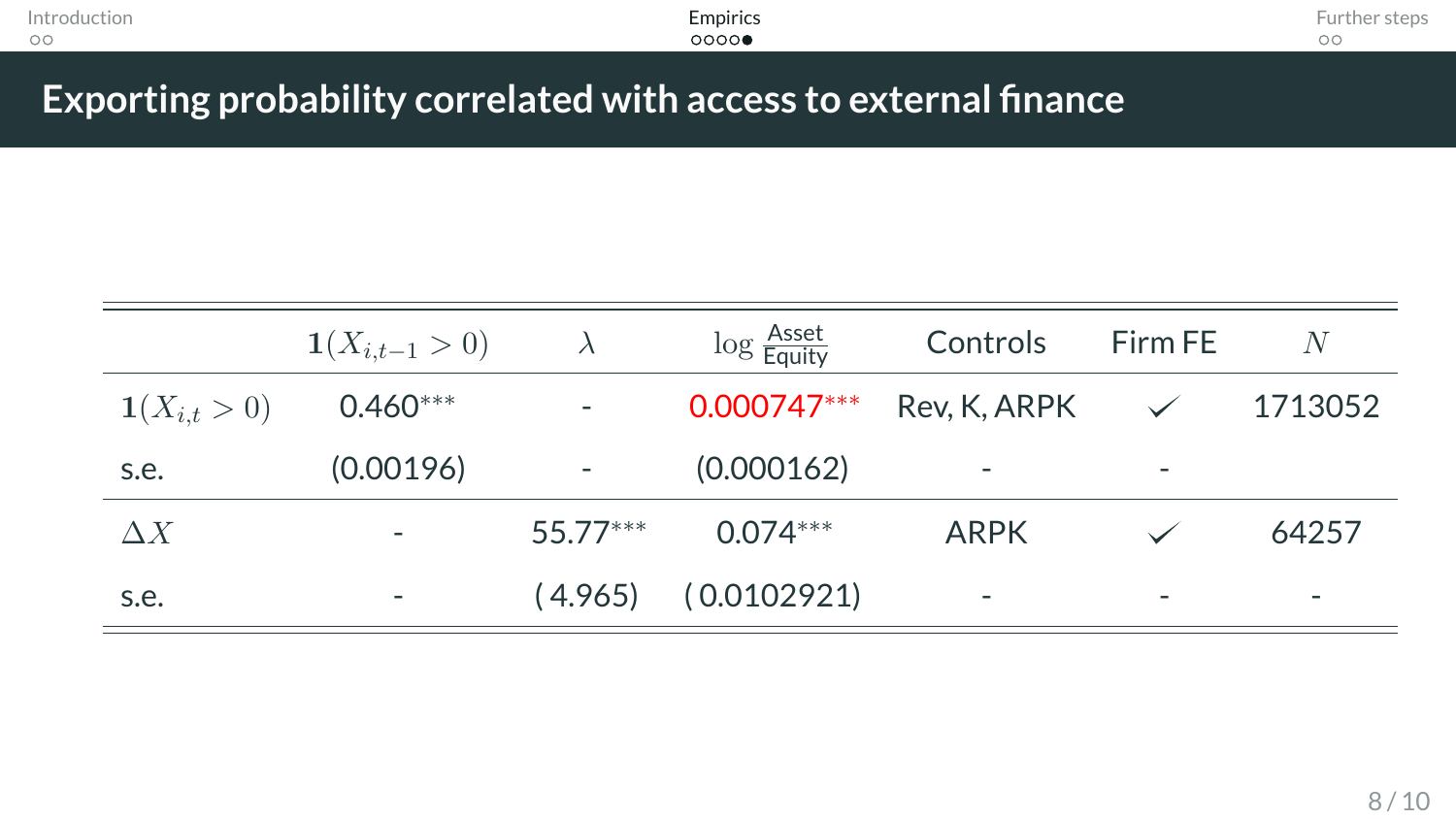| Introduction | Empirics | <b>STATE</b>         |
|--------------|----------|----------------------|
| $\circ$      | 00000    | $\sim$ $\cdot$<br>uu |
|              |          |                      |

## **Unobserved and truncated exports - Heckman Selection**

| $\lambda =$ Inverse Mills Ratio |                             |           |                                             |              |         |         |
|---------------------------------|-----------------------------|-----------|---------------------------------------------|--------------|---------|---------|
|                                 | $\mathbf{1}(X_{i,t-1} > 0)$ | $\lambda$ | $\log \frac{ {\rm Asset} }{ {\rm Equity} }$ | Controls     | Firm FE | N       |
| $1(X_{i,t} > 0)$                | $0.460***$                  | -         | $0.000747***$                               | Rev, K, ARPK |         | 1713052 |
| s.e.                            | (0.00196)                   |           | (0.000162)                                  |              |         |         |
| $\Delta X$                      |                             | 55 77***  | $0.074***$                                  | ARPK         |         | 64257   |
| s.e.                            | ٠                           | (4.965)   | (0.0102921)                                 | -            | ۰       | -       |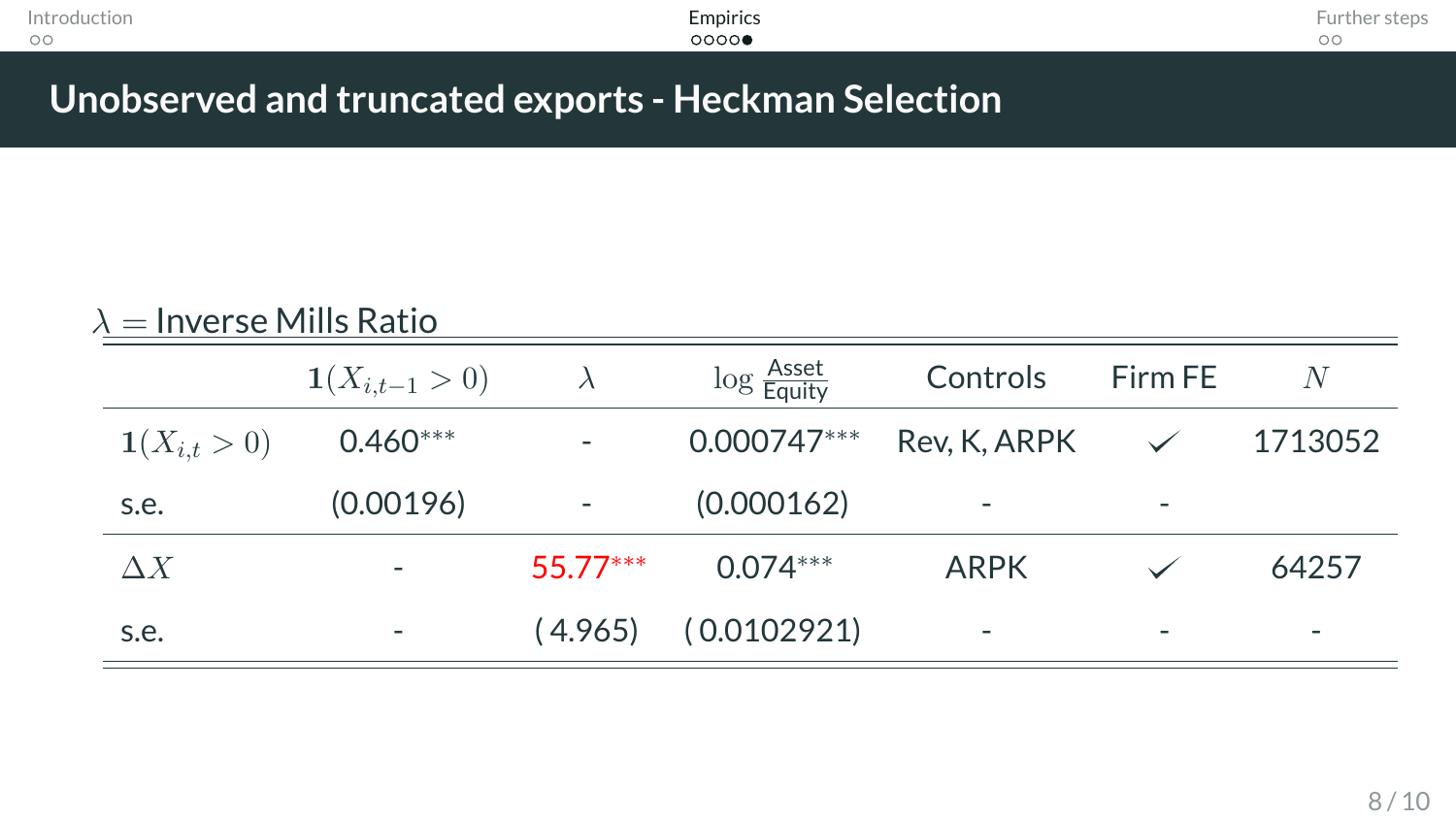| Introduction<br>$\circ$                  |                                                                                   |           | <b>Empirics</b><br>0000  |                                                     |         | Further steps<br>$\circ$ |
|------------------------------------------|-----------------------------------------------------------------------------------|-----------|--------------------------|-----------------------------------------------------|---------|--------------------------|
|                                          | Export growth correlated with access to external finance                          |           |                          |                                                     |         |                          |
|                                          |                                                                                   |           |                          |                                                     |         |                          |
|                                          |                                                                                   |           |                          |                                                     |         |                          |
|                                          | $1(X_{i,t-1} > 0)$                                                                | $\lambda$ | $\log \frac{H}}{Equity}$ | Controls                                            | Firm FE | N                        |
| $\mathbf{1}(\mathbf{V} \sim \mathbf{0})$ | $\bigcap$ $\bigwedge$ $\bigwedge$ $\bigwedge$ $\bigwedge$ $\bigwedge$ $\bigwedge$ |           | $0.000747***$            | $D_{\alpha\lambda}$ , $V$ $\wedge$ $D_{\alpha}$ $V$ |         | 1710050                  |

| $\mathbf{1}(X_{i,t} > 0)$ | $0.460***$               |             |                         | 0.000747*** Rev, K, ARPK |                          | $\checkmark$ 1713052 |
|---------------------------|--------------------------|-------------|-------------------------|--------------------------|--------------------------|----------------------|
| s.e.                      | (0.00196)                | $\sim$ $ -$ | (0.000162)              | $\overline{\phantom{a}}$ | ۰                        |                      |
| $\Delta X$                | $\overline{\phantom{a}}$ | 55.77***    | $0.074***$              | ARPK                     |                          | 64257                |
| s.e.                      |                          |             | $(4.965)$ $(0.0102921)$ | $\overline{\phantom{a}}$ | $\overline{\phantom{a}}$ |                      |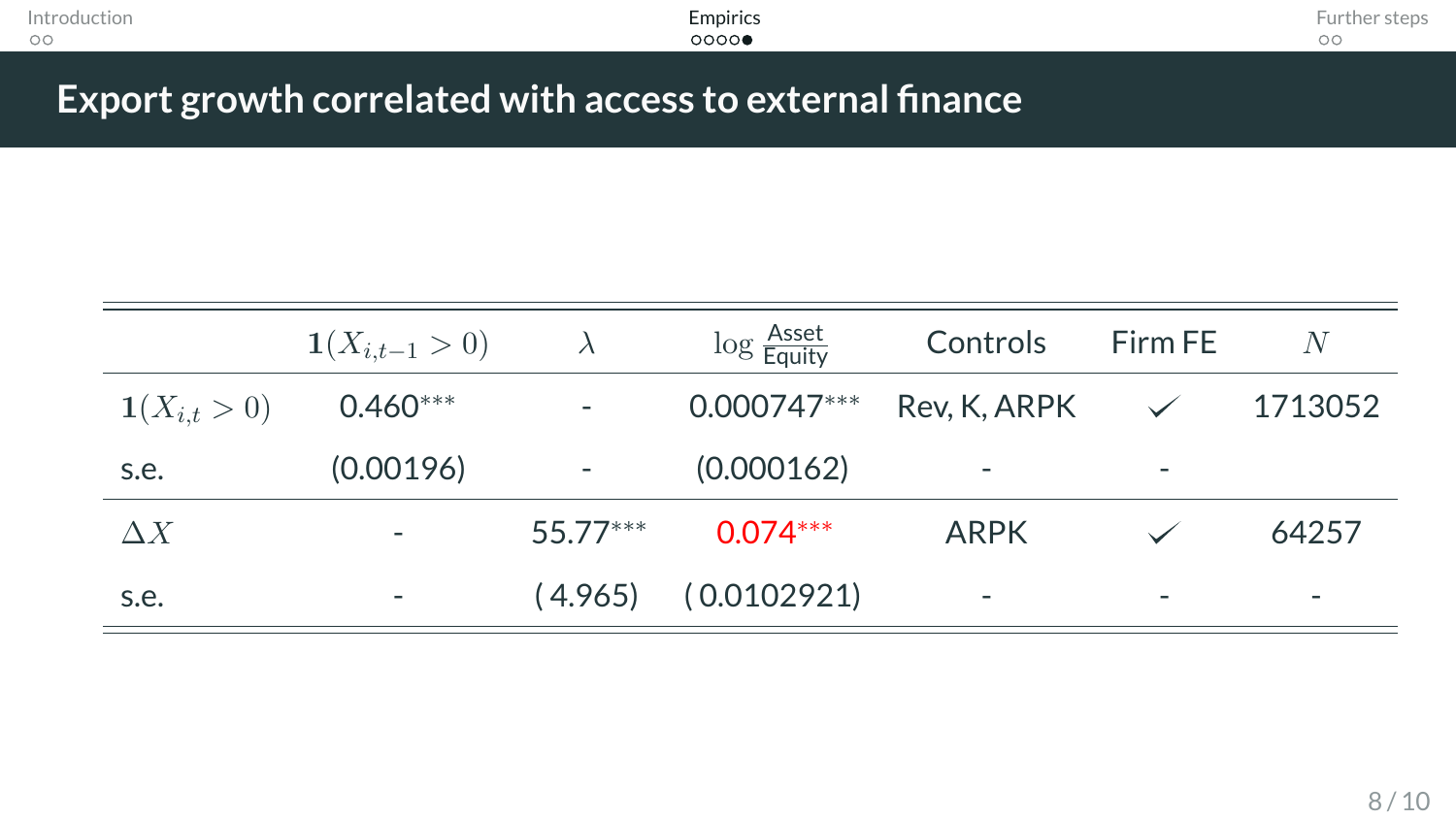<span id="page-18-0"></span>